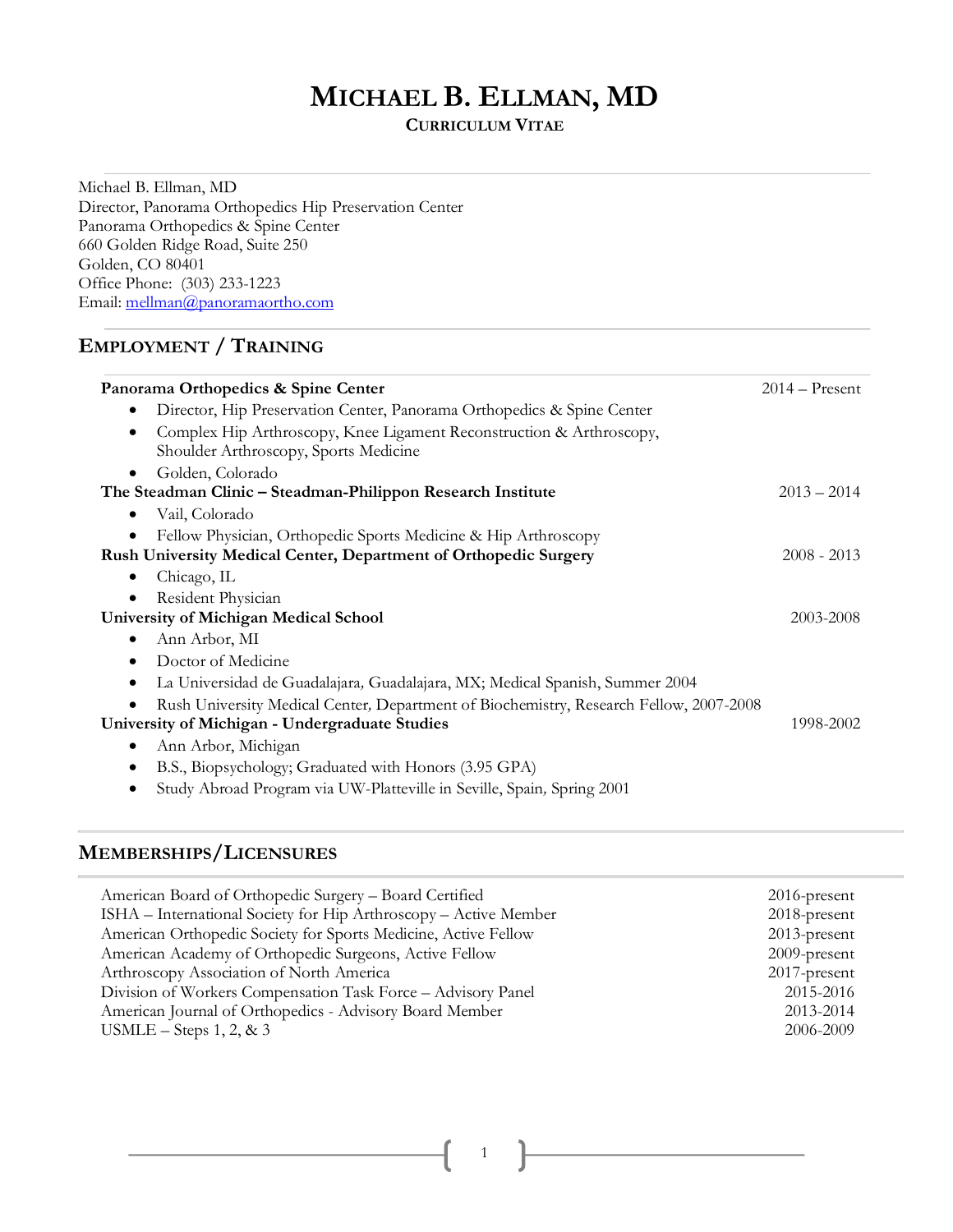# **TEAM COVERAGE**

| United States Olympic Ski Team - Consultant                                    | 2013-Present |
|--------------------------------------------------------------------------------|--------------|
| La Parva, Chile - Downhill Olympic Team Training<br>$\bullet$                  |              |
| Copper Mountain, CO - Alpine Olympic Team Training                             |              |
| Colorado Christian University - Team Physician                                 | 2017-Present |
| Denver, Colorado                                                               |              |
| Men's Varsity Football - Green Mountain High School - Team Physician           | 2015-Present |
| Denver, Colorado                                                               |              |
| Men's Varsity Football - Golden High School Team Physician                     | 2014-15      |
| Golden, Colorado<br>$\bullet$                                                  |              |
| FIS Alpine Ski World Cup Championship Tour                                     | 2013         |
| Beaver Creek, CO                                                               |              |
| United States Olympic Snowboard Team - 2014 Winter Olympics Boarder X Training | 2013         |
| Solden, Austria<br>٠                                                           |              |
| Vail, CO<br>$\bullet$                                                          |              |
| <b>NCAA Division I Women's Hockey Tournament</b>                               | 2013         |
| Vail, CO<br>$\bullet$                                                          |              |
| <b>United States Pro Cycling Challenge</b>                                     | 2013         |
| Vail, Colorado                                                                 |              |
| Men's Varsity Football - Eagle Valley High School                              | 2013         |
| Vail, Colorado                                                                 |              |
| Chicago Steel Men's Hockey Team, United States Hockey League                   | 2010-2012    |
| Bensenville, IL<br>$\bullet$                                                   |              |
| Chicago Bulls, National Basketball Association                                 | 2010-2012    |
| Resident Physician<br>$\bullet$                                                |              |
| Chicago, IL                                                                    |              |
| Chicago White Sox, Major League Baseball                                       | 2010-2012    |
| Resident Physician<br>$\bullet$                                                |              |
| Chicago, IL<br>$\bullet$                                                       |              |
| Men's Varsity Football - Morton High School, Hope Academy High School          | 2009-2012    |
| Chicago, IL                                                                    |              |
| NCAA Varsity Women's Soccer - DePaul University                                | 2010         |
| Chicago, IL<br>$\bullet$                                                       |              |

# **HONORS / AWARDS**

| 5280 Magazine – "Top Doctors in Orthopedic Surgery", Denver CO                | 2016      |
|-------------------------------------------------------------------------------|-----------|
| American Academy of Orthopedic Surgery Baxter Healthcare Scholarship          | 2012      |
| Hip Preservation in the Adolescent and Young Adult; Rosemont IL               |           |
| Awarded for excellence in research in the of field hip preservation surgery   |           |
| Dean's Commendation for Excellence in Clinical Skills and the Art of Medicine | 2009      |
| University of Michigan Medical School Intramural Sports Chairman, Captain     | 2005-2007 |
| Flag football, 3-on-3 basketball, 5-on-5 basketball, softball, broomball      |           |
| Award for Clinical Excellence in Medical Spanish, Guadalajara, Mexico         | 2004      |
| Demigod of Dissection, University of Michigan Medical School                  | 2003      |
| Awarded to Top Anatomy Student in Medical School Class                        |           |
| Class Honors, University Honors; University of Michigan                       | 1999-2002 |
|                                                                               |           |

2

<u> 1990 - Johann Barbara, martxa</u>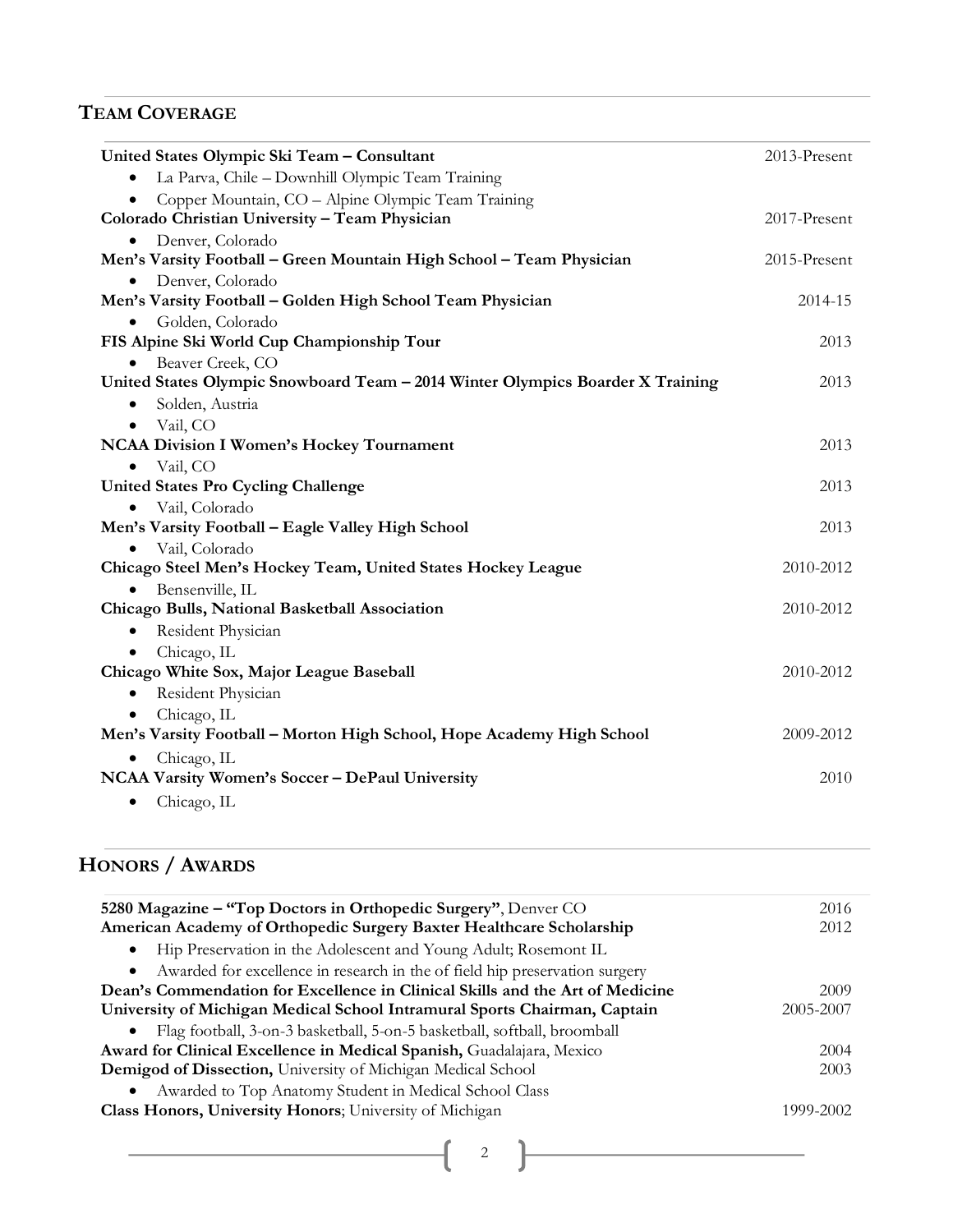| <b>James B. Angell Scholar, University of Michigan</b>          | 2002 |
|-----------------------------------------------------------------|------|
| Phi Beta Kappa Honor Society; University of Michigan            | 2002 |
| Golden Key National Honor Society; University of Michigan       | 2001 |
| Ken Fish Award; Andover High School, Bloomfield Hills, Michigan | 1997 |
| Awarded to top-ranked all-academic varsity football player      |      |

## **PEER-REVIEWED PUBLICATIONS**

- 1. Muddasani P, Norman JC, **Ellman M**, van Wijnen AJ, Im HJ. Basic fibroblast growth factor activates the MAPK and NFkappaB pathways that converge on Elk-1 to control production of matrix metalloproteinase-13 by human adult articular chondrocytes. Journal of Biological Chemistry 2007;282(43):31409-21. PMID: 17724016.
- 2. Im HJ, Li X, Muddasani P, Kim GH, Rangan J, Forcyte C, **Ellman M**, Thonar E. Basic fibroblast growth factor accelerates matrix degradation via a neuro-endocrine pathway in human adult articular chondrocytes. Journal of Cellular Physiology 2008;215(2):452-63. PMID: 2893571.
- 3. **Ellman MB**, An HS, Muddassani P, Im HJ. Biological impact of the fibroblast growth factor family on articular cartilage and intervertebral disc homeostasis. Gene 2008; 420(1):82-9. PMID: 2525607.
- 4. Li X, An HS, **Ellman M**, Phillips FM, Thonar E, Park D, Udayakumar RK, Im HJ. The action of FGF-2 on the intervertebral disc. Arthritis Research & Therapy 2008;10:R48. PMID: 2453768.
- 5. Li X, Phillips FM, An HS, **Ellman M**, Thonar E, Wu W, Park D, Im HJ. The action of resveratrol, a phytoestrogen found in grapes, on the intervertebral disc. Spine 2008; 33(24):2586-95. PMID: 19011540.
- 6. Li X, **Ellman M**, Muddasani P, Davis F, Wang JHC, van Wijnen AJ, and Im HJ. PGE2 and its cognate EP2 receptors control human adult articular cartilage homeostasis and are linked to the pathophysiology of osteoarthritis. Arth & Rheum 2009;60(2):513-23. PMID: 2659545.
- 7. Kim J, **Ellman MB**, An HS, Im HJ. Insulin-like growth factor-1 synergizes with bone morphogenetic protein 7 mediated anabolism in bovine intervertebral disc cells. Arth & Rheum 2010; 62(12): 3706. PMID: 2995823.
- 8. **Ellman MB**, Gregory JM, Bhatia S, Hsu A, Ghodadra N, Provencher MT, Romeo AA. An Evidence-Based Review of the Etiology, Classification, Diagnosis, and Treatment of Rotator Cuff Tears. Minerva Ortopedica e Traumatologica 2011;62:89-108.
- 9. **Ellman MB**, Levine B. Fracture of the modular femoral neck component in total hip arthroplasty. J Arthroplasty. July 2011. PMID 21798696. *Epub ahead of print*.
- 10. **Ellman MB**, Levine B. Letter to the Editor In Reply, Re: Fracture of the modular femoral neck in total hip arthroplasty. Journal of Arthroplasty. September 2011. PMID 22197288. *Epub ahead of print.*
- 11. **Ellman MB**, Kim J, An HS, Kroin J, Li X, Chen D, Yan D, Buechter DD, Nakayama K, Liu B, Morganand S, Im HJ.The pathophysiological role of the PKCδ pathway in the intervertebral discs of rabbits and mice: in vitro, ex vivo, and in vivo studies. Arth & Rheum 2011; 64(6):1950-9. PMID 22161873.
- 12. **Ellman MB**, Mather C, Sherman SL, Bach Jr, BR. Advances in anterior cruciate ligament reconstruction: a quarter century of innovation at RUSH. Rush Orthopaedic Journal 2011: 20-26.
- 13. Kim J, **Ellman MB**, An HS, Yan D, van Wijnen AJ, Murphy G, Hoskin DW, Im HJ. Lactoferricin mediates anabolic and anti-catabolic effects in the intervertebral disc. J Cell Phys 2012; 227(4): 1512-20. PMID: 21678402.
- 14. **Ellman MB**, Kim JS, An J, Chen D, Ranjan KC, An J, Dittakavi T, van Wijnen A, Cs-Szabo G, Li X, Xiao G, An S, Kim S-G, Im H-J. Toll-like receptor adaptor signaling molecule MyD88 on intervertebral disc homeostasis: *in vitro, ex vivo* studies. Gene 2012; 505(2):283-90. PMID: 22692007.
- 15. Im HJ, Li X, Chen D, Yan D, Kim J, **Ellman MB**, Stein GS, Cole BJ, Ranjan KC, Cs-Szabo G, van Wijnen AJ. Biological effects of the plant-derived polyphenol resveratrol in human articular cartilage and chondrosarcoma cells. J Cell Phys 2012; 227(10):3488-91. PMID: 22252971.
- 16. Li X, **Ellman MB,** Kroin JS, Chen D, Yan D, Mikecz K, Ranjan KC, Xiao G, Kim SG, Cole BJ, Im H-J. Speciesspecific biological effects of FGF-2 in articular cartilage: Implication for distinct roles within the FGF receptor family. J Cell Biochem 2012; 113(7):2532-42. PMID: 22415882.
- 17. Chalmers P, **Ellman MB,** Chahal J, Verma NN. Injection therapy in the management of musculoskeletal injuries of the knee. Oper Tech in Sports Med 2012; 20(2):172-184.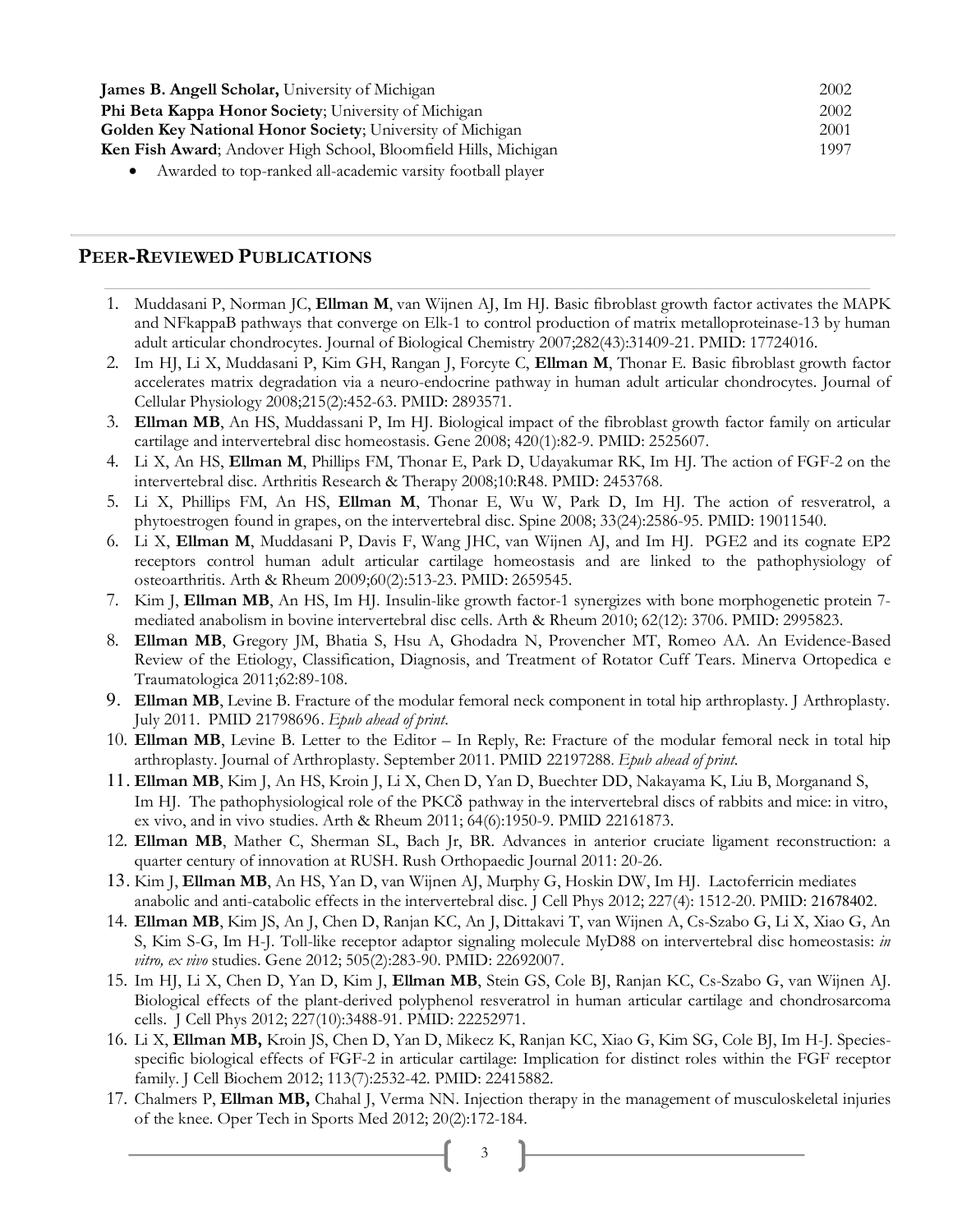- 18. Bhatia S, Hsu, A, Lin E, Chalmers P, **Ellman MB,** Cole BJ, Verma N. Surgical treatment options for the young and active middle-aged patient with glenohumeral arthritis. Adv in Orthopaedics 2012; PMID: 22536515*.*
- 19. **Ellman MB**, Yan D, Ahmadinia K, Im H-J. Fibroblast growth factor control of cartilage homeostasis. J Cell Biochem 2013; 114:735-742. PMID 23060229.
- 20. Gross C, Chalmers P, **Ellman MB**, Fernandez J, Verma NN. Acute brachial plexopathy after clavicle open reduction internal fixation. JSES 2013; 22:6-9. PMID 23522601.
- 21. Kim JS, **Ellman MB**, Yan D, An HS, Li X, Chen D, Cs-Zabo G, Hoskin D, Buechter D, Van Wijnen A, Im H-J. Lactoferricin mediates anti-inflammatory and anti-catabolic effects in the intervertebral disc. J Cell Phys 2013; 227(4):1512-20*.* PMID 23460134.
- 22. **Ellman MB**, Kim J, An HS, Chen D, Ranjan KC, Li X, Xiao G, Yan D, Suh J, van Wijnen AJ, Wang JCH, Yan D, Kim S-G, Im H-J. Lactoferricin enhances BMP7-stimulated anabolic pathways in intervertebral disc cells. Gene 2013. PMID 2364413.
- 23. **Ellman MB**, Yanke A, Juhan T, Verma NN, Nicholson GP, Bush-Joseph C, Bach BR Jr., Romeo AA. Open repair of an acute latissimus rupture in a Major League Baseball pitcher. JSES 2013. 22(7):19-23. PMID 23706873.
- 24. **Ellman MB**, Yanke A, Juhan T, Verma NN, Nicholson GP, Bush-Joseph C, Romeo AA. Open repair of retracted latissimus dorsi tendon avulsion. Amer J Ortho 2013 42(6):280-285. PMID 23805423.
- 25. Lee A, **Ellman MB**, Yan D, Chen D, Kroin J, Cole BJ, van Wijnen AJ, Im H-J. A current review of molecular mechanisms regarding osteoarthritis and pain. Gene 2013. PMID 23830938.
- 26. Ahmadinia K, Yan D, **Ellman MB**, Im H-J. The anti-catabolic role of bovine lactoferricin in cartilage. Biomolecular Concepts 2013. 4(5):495-500. PMID 25436593.
- 27. Dhawan A, Mather III RC, Karas V, **Ellman MB**, Young BB, Bach BR Jr, Cole BJ. An epidemiological analysis of nonoperative treatment modalities in the management of osteoarthritis of the knee. J Arthroscopy 2014. 30(1):65-71. PMID: 24290788.
- 28. Bhatia S, LaPrade CM, **Ellman MB**, LaPrade RF. Current concepts: Meniscal root tears: significance, diagnosis, and treatment. AJSM 2014. PMID: 24623276.
- 29. **Ellman MB**, LaPrade CM, James E, LaPrade RF. Anterior meniscal root avulsion following intramedullary nail for a tibial shaft fracture. KSSTA 2014. PMID 24643359.
- 30. **Ellman MB**, LaPrade CM, Smith S, Rasmussen M, Engebretsen L, Wijdicks CA, LaPrade RF. Structural properties of the meniscal roots. AJSM 2014. PMID 24799425.
- 31. LaPrade CM, **Ellman MB**, Rusmussen M, James E, Wijdicks CA, Engebretsen L, LaPrade RF. Anatomy of the anterior attachments of the medial and lateral menisci: a qualitative analysis. AJSM 2014*.* PMID 25106782.
- 32. James EW, LaPrade CM, **Ellman MB**, Wijdicks CA, Engebretsen L, LaPrade RF. Radiographic identification of the anterior and posterior root attachments of the medial and lateral menisci. AJSM 2014. PMID 25143488.
- 33. Erickson BJ, Harris JD, Frank RM, Fillingham YA, **Ellman MB**, Bach Jr BR, Verma NN, Cole BJ. Performance and return-to-sport after ACL reconstruction in National Hockey League players. OJSM 2014.
- 34. Cerminara A, LaPrade CM, Smith S, **Ellman MB**, Wijdicks CA, LaPrade RF. Biomechanical evaluation of a transtibial pull-out meniscal root repair: challenging the bungee effect. AJSM 2014*.* PMID 25239930.
- 35. Ho CP, James EW, Surowiec RK, Gatlin CC, **Ellman MB**, Cram TR, Dornan GJ, LaPrade RF. Systematic technique dependent differences in CT versus MRI measurement of the tibial tubercle-trochlear groove (TTTG) distance. AJSM 2015. PMID 25575535.
- 36. LaPrade RF, LaPrade CM, **Ellman MB**, Turnbull T, Cerminara AJ, Wijdicks CA. Cyclic displacement after meniscal root repair fixation: a human biomechanical evaluation. AJSM 2015. PMID 25556220.
- 37. KC Ranjan, Voigt R, Li X, Forsyth CB, **Ellman MB**, Summa KC, Turek FW, Keshavarzian A, Kim JS, Im HJ. Induction of osteoarthritis-like pathologic changes by chronic alcohol consumption in an experimental mouse model. Arth Rheum 2015. PMID 25708245.
- 38. KC Ranjan, Li X, Voigt RM, **Ellman MB**, Summa KC, Vitaterna MH, Keshavarzian A, Turek FW, Meng QJ, Stein GS, van Wijnen AJ, Chen D, Forsythe CB, Im HJ. Environmental disruption of circadian rhythm predisposes mice to osteoarthritis-like changes in knee joint. J Cell Phys 2015. PMID 25655021*.*
- 39. **Ellman MB**, Sherman SL, Forsythe B, LaPrade RF, Cole BJ, Bach Jr BR. Return to play following anterior cruciate ligament reconstruction. JAAOS 2015. PMID 25911661*.*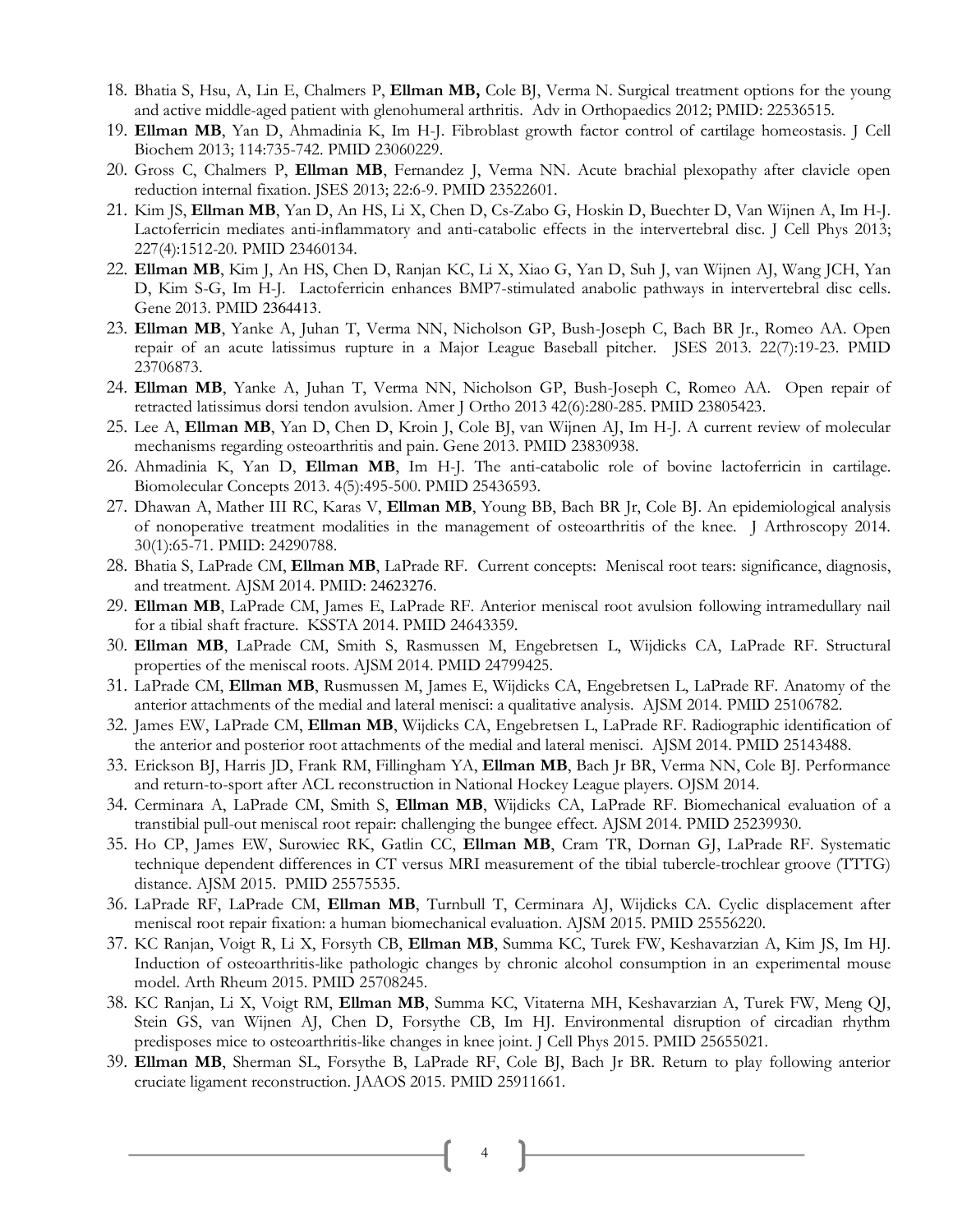- 40. LaPrade MD, LaPrade CM, Hamming M, **Ellman MB**, Turnbull T, Rasmussen M, Wijdicks CA, LaPrade RF. Intramedullary tibial nailing reduces the attachment area and ultimate load of the anterior medial meniscal root: A potential explanation for anterior knee pain in female patients and smaller patients. AJSM 2015. PMID 25911417.
- 41. Philippon MJ, Rasmussen MT, Turnbull TL, Tindade CAC, Hamming MG, **Ellman MB**, Harris M, LaPrade RF, Wijdicks CA. Structural properties of the native ligamentum teres. OJSM 2015. PMID 26535290.
- 42. Euler S, Horan MP, **Ellman MB**, Greenspoon JA, Millett PJ. Chronic rupture of the long head of the biceps tendon: comparison of 2-year results following primary versus revision open subpectoral biceps tenodesis. AOTS 2015. PMID 26810192*.*
- 43. Bhatia S, Chahla J, Dean C, **Ellman MB.** Labral Reconstruction: A "kite technique" for improved efficiency and graft control." Arthroscopy 2015. PMID 27354954.
- 44. Bhatia S, **Ellman MB**, Nho S, Mather III RC, Bedi A, Aoki S, Larson CM, Kelly B, Griffin DR, O'Donnell J, Mei-Dan O. Letter to the Editor: Bilateral hip arthroscopy: direct comparison of primary acetabular labral repair and primary acetabular labral reconstruction. Arthroscopy 2018. PMID 29804596.
- 45. Faucett SC, Nepple J, **Ellman MB**, et al. RCT: Arthroscopy vs PT for FAI: Underpowered and Inconclusive. Letter to the Editor. AJSM 2018. PMID 29953289.
- 46. Mills E, **Ellman MB**, Foran JR. The risk of acute infection following intra-articular corticosteroid injection into a pre-existing total knee arthroplasty. J Arthroplasty 2018. *In press*.
- 47. **Ellman MB**, Bhatia S. Successful hip arthroscopy using postless distraction in a professional basketball player: A case report. JBJS Case Connector 2019. *Accepted.*
- 48. **Ellman MB**, Chahla J, Bhatia S. "Kite Measurement Technique" for enhanced accuracy and technical proficiency of graft preparation in segmental labral reconstruction of the hip. Arthroscopy Techniques 2019. *Accepted*.
- 49. Mills ES, **Ellman MB**, Foran J. The utility of obtaining postoperative complete blood count in total knee arthroplasty in the era of tranexamic acid. Orthopedics 2019. *In press.*
- 50. Scheidt M, Das V, **Ellman MB**, Bhatia R, Pykosz J, Bhatia S. Femoroacetabular Impingement: A diagnostic and treatment practicum for the non-surgeon. Sports Health 2019. *In process.*
- 51. Palmer MP, Das V, Pykosz J, **Ellman MB**, Bhatia S. In office ultrasound-guided intra-articular hip injections vs hospital and operating room based fluoroscopic intra-articular injections: A cost minimization analysis. AJSM 2018. *In revision.*
- 52. **Ellman MB**, Chahla J, Bhatia S. Capsular reconstruction of the hip: Kite technique for efficient graft management and fixation. Arthroscopy Techniques 2019. *In process.*
- 53. **Ellman MB**, Scheidt M, Bhatia S. Current Concepts Review: Hip Labral Reconstruction. AJSM 2019. *In process*.
- 54. **Ellman MB**, Chahla J, Scheidt M, Bhatia S. Labral Augmentation: A "kite technique" for improved efficiency and graft control." Arthroscopy Techniques 2019. *In process.*
- 55. **Ellman MB**, Foran JR. Rapidly progressive osteoarthritis in middle-aged patients: is there a relation with hip arthroscopy? AJO 2018. *In process.*
- 56. Scheidt M, **Ellman MB**, Bhatia S. Iatrogenic rectus entrapment during capsular closure: A cause of recalcitrant anterior hip pain. AJO 2019. *In process*.
- 57. Bhatia S, Mandel D, Mather RC II, Scheidt M, **Ellman MB**. Economic impact of partnership track: A quantitative analysis using modern financial modeling techniques, JAMA 2020. *In process*.
- 58. **Ellman MB**, Bhatia S. Failed labral reconstruction of the hip: what can go wrong and how should we treat it? OJSM 2020. *In process*.
- 59. Scheidt M, **Ellman MB**, Bhatia S. Severe myositis ossificans from rectus femoris avulsion in collegiate soccer player: case report. JBJS Case Connector 2020. *In process*.
- 60. **Ellman MB**, Sonin A, Das V, Bhatia S. Asymptomatic physeal injury following hip arthroscopy with femoroplasty in a pediatric gymnast: A case report. JBJS Case Connector 2020. *In process.*

#### **NON PEER-REVIEWED PUBLICATIONS**

1. Park DK, Khurana N, **Ellman MB**, Singh K. Perioperative complications in lumbar spine surgery. Contemporary Spine Surgery 2009;10(3): 1-6.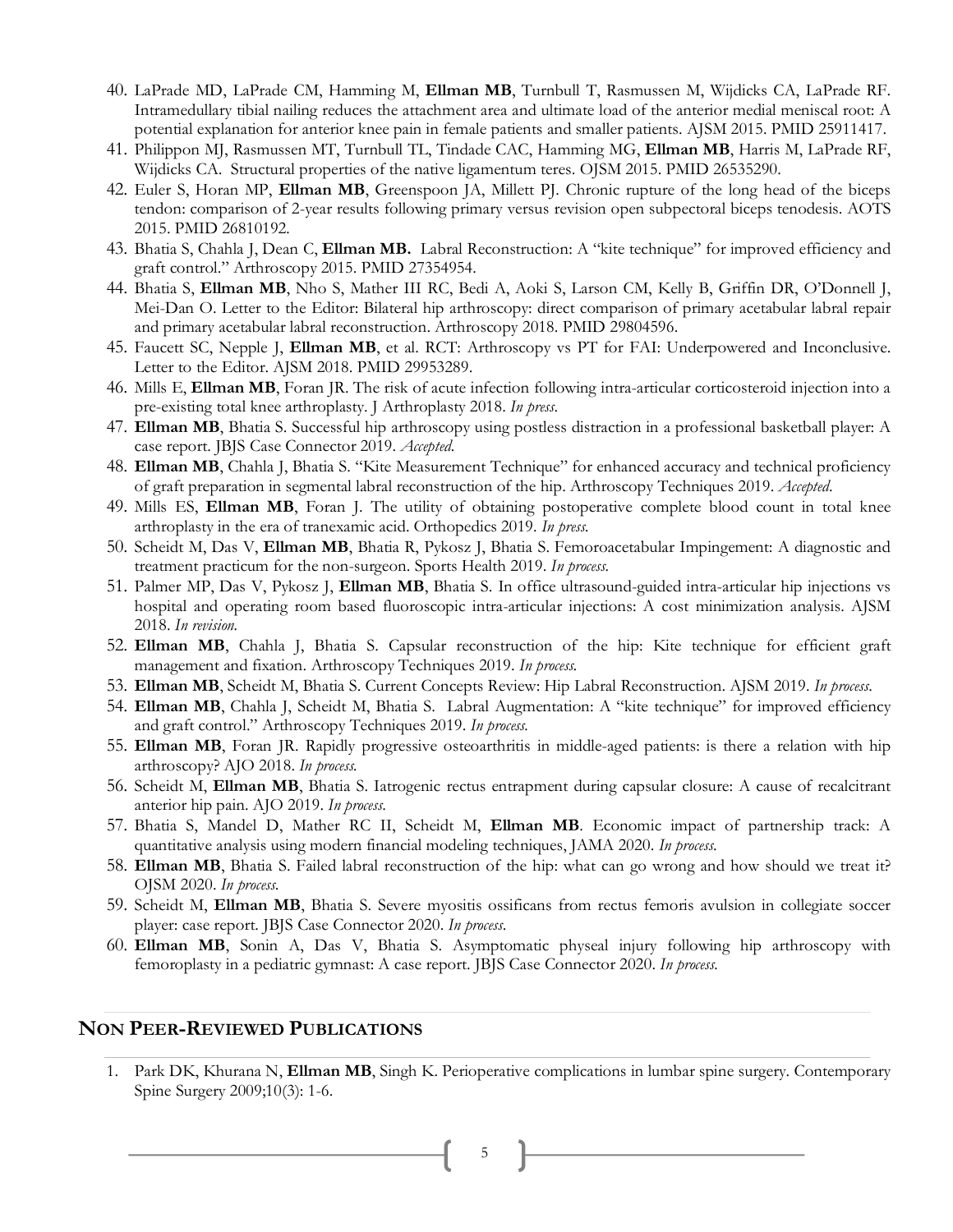2. Yanke AB, **Ellman MB**, Sherman SL, Bach BR Jr. Graft-Tunnel Mismatch in Bone-Tendon-Bone ACL Reconstruction. Techniques in Orthopaedics 2012:27(2):153-7.

#### **WEB-BASED PRESENTATIONS / JOURNAL ARTICLES**

- 1. Bhatia S, **Ellman MB**, Ghodadra N, Provencher MT, Romeo AA. Osteoarthritis, Aging and Inflammation. Orthopaedics Hyperguide. Feb 2011.
- 2. **Ellman MB,** Frank R, Bhatia S, Bach Jr BR. Chapter 14: Outpatient ACL Surgery: Is it safe? In Sanchis-Alfonso V, Monllau J.C. (Ed.), *Ebook*: The ACL-Deficient Knee: An Approach Based on Problems Resolution, Springer London 2013. 159-167.
- 3. **Ellman MB.** Director, AAOS Webinar: Becoming an Advanced Arthroscopist in Sports Medicine: Pearls and Pitfalls. Oct 2017.
- 4. Hamming M, **Ellman MB**, Wuerz T, Mather C. AAOS Webinar: Proximal Hamstring Injuries. Aug 2018.
- 5. **Ellman MB**. Director, AAOS Webinar: Current Concepts in Hip Arthroscopy: Decision-Making and Treatment of Acetabular Labral Tears. Sept 2018.
- 6. Palmer MP, Das V, Pykosz J, **Ellman MB**, Bhatia S. In office ultrasound-guided intra-articular hip injections vs hospital and operating room based fluoroscopic intra-articular injections: A cost minimization analysis. *AAOS Now* magazine article, March 2019. *In press.*
- 7. **Ellman MB**. Director, AAOS Webinar: Current Concepts in Hip Arthroscopy: Management of Acetabular Labral Tears in 2019. April 2019.
- 8. Bhatia S, **Ellman MB**, Nho S, Wuerz T, Mather RC II. AAOS Webinar: Greater Trochanteric Pain Syndrome: Understanding diagnosis and treatment in 2019. October 2019.

#### **VIDEO PRESENTATIONS**

- 1. Euler S, **Ellman MB**, Warth R, Millett PJ. Arthroscopic treatment of calcific tendinitis. AAOS Video Presentation, 2015.
- 2. Euler S, **Ellman MB**, Warth R, Millett PJ. Biceps Tenodesis for treatment of chronic proximal long head of biceps tendon ruptures. AAOS Video Presentation, 2015.
- 3. Warth R, **Ellman MB**, Millett PJ. Rotator Cuff Tear Patterns: Recognition and Treatment. AAOS Video Presentation, 2015.

### **BOOK CHAPTERS**

- 1. Park DK, **Ellman M**, An HS. Chapter 101: Biological Therapy for Disc Degeneration. The Cervical Spine 5<sup>th</sup> edition. Lippincott Williams & Wilkins 2009.
- 2. **Ellman MB,** Rosenthal M, Van Thiel G, Sherman S, Provencher M. Chapter 3: Rehabilitation of Revision ACL Reconstruction. In Manske RC (ed.), Current Concepts in Evaluation, Examination and Rehabilitation of the Knee. *http://www.spts.org/home-study-courses/course-list/the-knee-2011*.
- 3. **Ellman MB**, Yan D, Im H-J. Biochemical mediators involved in cartilage degradation and the induction of pain in osteoarthritis. In Rothschild, B. (Ed.), Principles of Osteoarthritis. InTech, 2012.
- 4. Park DK, **Ellman MB**, Singh K, An HS. The Future: Disc Regeneration and Other Technologies. In Bridwell K, Kuklo T (Ed.), Textbook of Operative Spinal Surgery, 3rd edition. Lippincott Williams & Wilkins, May 2011. *In press*.
- 5. Gregory JM, **Ellman MB**, Chalmers P, Ghodadra N, Romeo AA. Anterior Shoulder Instability Arthroscopic Repairs. In Iannotti J, Miniaci A, Williams G, Zuckerman J (Ed.), Disorders of the Shoulder: Diagnosis and Management, 3rd Ed. Philadelphia, PA: Lippincott Williams & Wilkins, 2011. *In Press*.
- 6. **Ellman MB**, Nho S. Acromioclavicular Joint Injuries. In Levine, B. (Ed.), Acing the Boards. Slack Inc, 2011. Submitted.
- 7. **Ellman MB**, Nho S. SLAP Injuries. In Levine, B. (Ed.), Acing the Boards. Slack Inc, 2011. Submitted.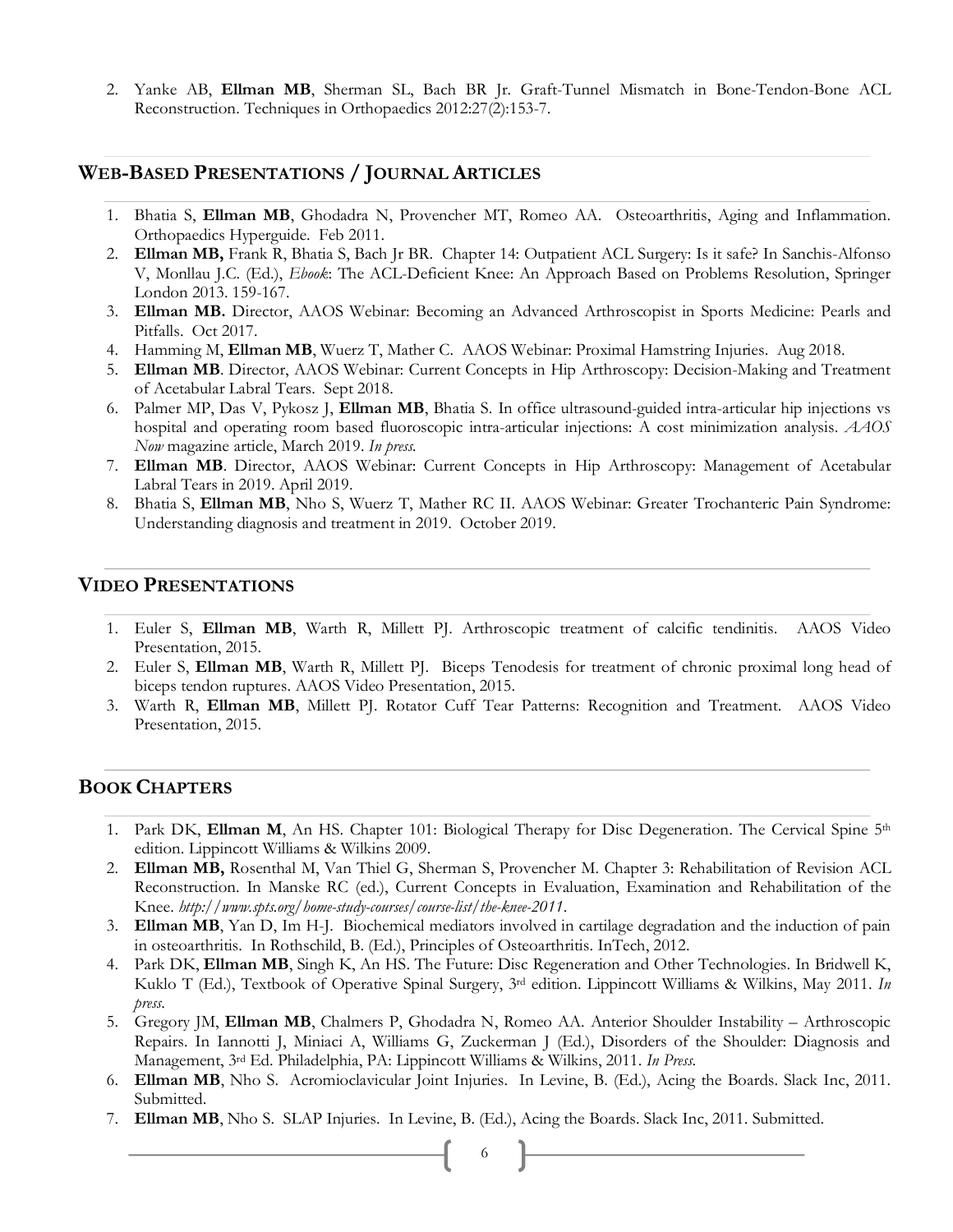- 8. **Ellman MB**, Nho S. Internal Impingement in the overhead throwing athlete. In Levine, B. (Ed.), Acing the Boards. Slack Inc, 2011. Submitted.
- 9. **Ellman MB**, Lee S. Fifth Metatarsal Fractures. In Levine, B. (Ed.), Acing the Boards. Slack Inc, 2011. Submitted.
- 10. **Ellman MB**, Lee S. Achilles tendon injuries. In Levine, B. (Ed.), Acing the Boards. Slack Inc, 2011. Submitted.
- 11. **Ellman MB**, Lee S. Talus Fractures. In Levine, B. (Ed.), Acing the Boards. Slack Inc, 2011. Submitted.
- 12. **Ellman MB**, LaPrade R. Current concepts in the treatment of PCL injuries. In: Sports Injuries. Springer Inc, 2013.
- 13. **Ellman MB**, Bush-Joseph C. Patient evaluation: history and physical examination. In: Cole BJ, Harris J (Ed.), Biologic Knee Reconstruction: A surgeon's guide. Slack Inc, 2014.
- 14. **Ellman MB**, Chahla J, McNair PJ, LaPrade R. Endoscopic Double Bundle PCL Reconstruction. In: Ligamentous Injuries of the Knee. Nova Publishing, 2016.
- 15. **Ellman MB**, Chahla J. Chapter 2: Meniscus: Biomechanics and Biology. In: Yanke AB (Ed.), Joint Preservation of the Knee: A Clinical Casebook. 2018. *In press*.
- 16. Bhatia S, Chahla J, Cinque ME, **Ellman MB.** Recovery of hip muscle strength after ACL injury and reconstruction: Implications for reducing the risk of re-injury. In: Noyes F (Ed.), ACL Injury and Reconstruction. 2017. *In press*.
- 17. Das V, **Ellman MB**, Bhatia S. Emerging concepts in hip preservation surgery: Cartilage, Labrum, and Capsule. In: CRC Press, UK (Ed.), Hip Preservation Techniques. 2018. *In press.*
- 18. **Ellman MB**, Chahla J. Diagnosis and Treatment of PCL injuries. In: EMSS (Ed.), Evidence-Based Management of Complex Knee Injuries: Restoring Anatomy to Achieve Best Outcomes. 2019. *In revision*.
- 19. Bhatia S, Scheidt M, **Ellman MB.** Arthrofibrosis of the knee. In: EMSS (Ed.), Evidence-Based Management of Complex Knee Injuries: Restoring Anatomy to Achieve Best Outcomes. 2019. *In revision*.

### **PRESENTATIONS / ABSTRACTS / POSTERS**

- 1. **Ellman MB**, Li X, Park D, Davis F, An HS, Hee-Jeong Im. PKCdelta pathway on intervertebral disc homeostasis. Orthopaedic Research Society (ORS), 54th Annual Meeting; March 2008, San Francisco, CA. Poster.
- 2. Li X, Muddasani P, Davis F, **Ellman MB**, Park D, Im HJ. Stimulation of matrix formation by natural antioxidant (resveratrol) on human adult articular cartilage. Orthopaedic Research Society (ORS), 54th Annual Meeting; March 2008, San Francisco, CA. Poster.
- 3. Muddasani P, **Ellman MB**, Park SY, Mondal S, Im HJ. Chondroprotective effect of resveratrol on human articular cartilage. Segal North American Osteoarthritis Workshop II. May 2-4, 2008. Rush University School of Medicine, Chicago, Illinois. Poster.
- 4. **Ellman MB**, An HS, Kim J, Udayakumar R, Muddasani P, Mondal S, Park SY, Im HJ. The role of the PKCdelta pathway on intervertebral disc homeostasis. Segal North American Osteoarthritis Workshop II. May 2-4, 2008. Rush University School of Medicine, Chicago, Illinois. Poster.
- 5. **Ellman MB**, Im HJ, Kim J, An HS. The pathophysiological role of the PKCdelta pathway in the intervertebral disc. The International Society for the Study of the Lumbar Spine. May 4-8, 2009. Miami, Florida. Presentation.
- 6. **Ellman MB**. Inhibitor of PKCdelta pathway alleviates spine disc degeneration process. Department of Orthopaedic Surgery, Rush University Medical Center; June 2008, Chicago, IL. Presentation.
- 7. **Ellman MB**, An HS, Muddasani P, Phillips F, Udayakumar R, Im HJ. The Pathophysiological Role of PKCdelta Pathway in the Intervertebral Disc. North American Spine Society (NASS), 23<sup>rd</sup> Annual Meeting; October 2008, Toronto, CA. Presentation.
- 8. Li X, **Ellman MB**, An HS, Phillips F, Udayakumar R, Im HJ. Basic FGF antagonizes the activity of BMP7 in the intervertebral disc. North American Spine Society (NASS), 23rd Annual Meeting, October 2008, Toronto, CA. Presentation.
- 9. **Ellman MB**, Levine B. Modular Neck Failure in Total Hip Arthroplasty. Orthopaedic Surgery Department Grand Rounds, Rush University Medical Center, March 2009, Chicago, IL. Presentation.
- 10. **Ellman MB**, Kogan M. 15-year old male with hip pain slipped capital femoral epiphysis. Thesis Day Presentation, Rush University Medical Center Department of Orthopaedic Surgery, Chicago, IL, June 25, 2010.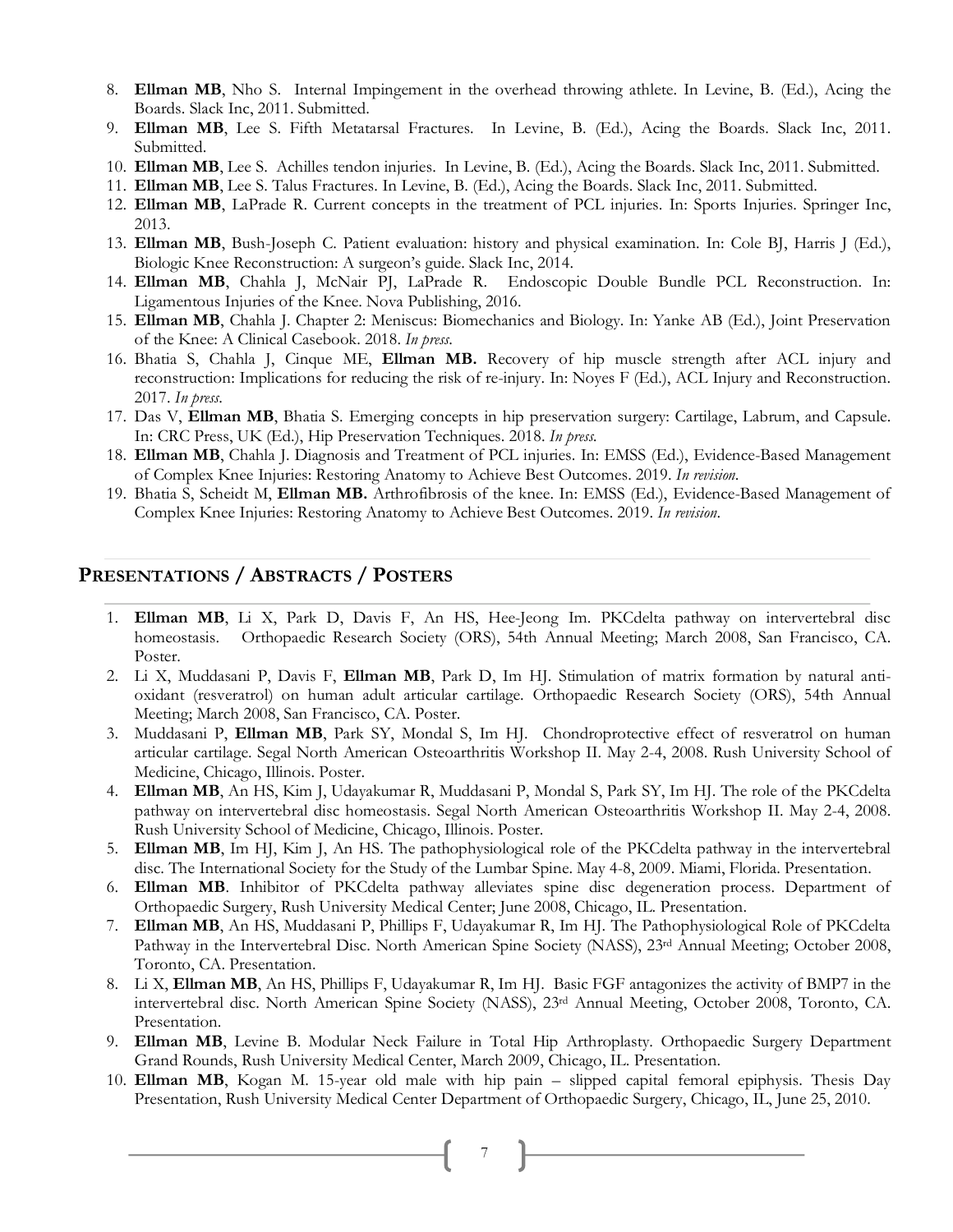- 11. **Ellman MB**, Phillips F. Post-traumatic junctional kyphosis. Orthopaedic Surgery Department Grand Rounds, Rush University Medical Center, Chicago, IL, November 2010.
- 12. Dhawan A, Mather III RC, Karas V, **Ellman MB**, Bach BR Jr., Cole B. An epidemiological analysis of nonoperative treatment modalities in the management of osteoarthritis of the knee. Rush Thesis Day, June 24, 2011.
- 13. Dhawan A, Mather III RC, Karas V, **Ellman MB**, Bach BR Jr., Cole B. An epidemiological analysis of nonoperative treatment modalities in the management of osteoarthritis of the knee. AOSSM Specialty Day, Feb 2012, San Francisco, CA. Poster
- 14. Lin EC, **Ellman MB**, Yanke A, Shewman E, Dhawan A, Garbis N, Bach BR Jr, Verma N. Biomechanical Evaluation of Different Bony Substrates for Soft Tissue Grafts in ACL Reconstruction: Comparison of Bovine, Porcine, Sawbone, and Human Models. AOSSM Specialty Day, Feb 2012, San Francisco, CA. Poster
- 15. **Ellman MB**, Kim J, Li X, Kroin JS, Zheng Q, An HS, Cs-Szabo G, Chen D, Ding M, Pratap J, van Wijnen AJ, Im HJ. Pathophysiological role of the PKCdelta- Runx2 axis in spondylosis: *in vitro* and *in vivo* studies. Orthopaedic Research Society (ORS), 58th Annual Meeting; March 2012, San Francisco, CA. Poster / Presentation.
- 16. **Ellman MB**, Nicholson G. Reverse total shoulder arthroplasty in the management of proximal humerus fractures. Orthopaedic Surgery Department Grand Rounds, Rush University Medical Center, Chicago, IL, October 2011.
- 17. **Ellman MB,** Li X, Kroin JS, Chen D, Yan D, Mikecz K, Ranjan KC, Xiao G, Kim SG, Cole BJ, Im H-J. Speciesspecific biological effects of FGF-2 in articular cartilage: Implication for distinct roles within the FGF receptor family. 24th Annual Thesis Day: Rush University Medical Center Department of Orthopaedic Surgery, Chicago, IL, June 15, 2012. Abstract.
- 18. **Ellman MB**, Yanke A, Juhan T, Verma NN, Bush-Joseph C, Romeo AA. Open repair of retracted latissimus dorsi tendon avulsion: surgical technique. 24th Annual Thesis Day: Rush University Medical Center Department of Orthopaedic Surgery, Chicago, IL, June 15, 2012. Abstract.
- 19. **Ellman MB**, Kim J, An HS, Yan D, van Wijnen AJ, Murphy G, Hoskin DW, Im HJ. Lactoferricin mediates anabolic and anti-catabolic effects in the intervertebral disc. 24th Annual Thesis Day: Rush University Medical Center Department of Orthopaedic Surgery, Chicago, IL, June 15, 2012. Abstract.
- 20. **Ellman MB**, Kim J, Yan D, An HS, Chen D, Ranjan KC, Li X, Xiao G, Buechter DD, Yan D, Kim S-G, Im H-J. Lactoferricin enhances BMP7-mediated anabolism in the intervertebral disc. 24th Annual Thesis Day: Rush University Medical Center Department of Orthopaedic Surgery, Chicago, IL, June 15, 2012. Abstract.
- 21. **Ellman MB**, Kim JS, Yan D, An HS, Li X, Chen D, Cs-Zabo G, Hoskin D, Buechter D, Van Wijnen A, Im H-J. Lactoferricin mediates anti-inflammatory and anti-catabolic effects via inhibition of IL-1 and LPS activity in the intervertebral disc. 24th Annual Thesis Day: Rush University Medical Center Department of Orthopaedic Surgery, Chicago, IL, June 15, 2012. Abstract.
- 22. Im HJ, Li X, Chen D, Yan D, Kim J, **Ellman MB**, Stein GS, Cole BJ, Ranjan KC, Cs-Szabo G, van Wijnen AJ. Biological effects of the plant-derived polyphenol resveratrol in human articular cartilage and chondrosarcoma cells. 24th Annual Thesis Day: Rush University Medical Center Department of Orthopaedic Surgery, Chicago, IL, June 15, 2012. Abstract.
- 23. Dhawan A, Mather III RC, Karas V, **Ellman MB**, Bach BR Jr., Cole B. An epidemiological analysis of nonarthroplasty treatment of knee osteoarthritis. American Orthopaedic Association, 125th Annual Meeting; June 27, 2012, Washington, D.C., Special Emphasis Poster Presentation.
- 24. Kim JS, **Ellman MB**, Yan D, Ranjan KC, Li X, Suh J, An HS, Chen D, Xiao G, Cs-Zabo G, Hoskin D, Buechter D, Van Wijnen A, Im H-J. Lactoferricin mediates anti-inflammatory and anti-catabolic effects via inhibition of IL-1 and LPS activity in the intervertebral disc. Orthopaedic Research Society (ORS), Annual Meeting; January 2013, San Antonio, TX.
- 25. **Ellman MB**, Nho S. Piriformis and Deep Gluteal Space Syndrome. Orthopaedic Surgery Department Grand Rounds, Rush University Medical Center, Chicago, IL, June 2012.
- 26. **Ellman MB**. Latissimus tears in throwing athletes. 2nd Annual OREF/Andersson Lectureship; Guest Lecturer: James Andrews MD; Rush University Medical Center, August 17, 2012.
- 27. **Ellman MB**. "How to become an Orthopaedic Surgeon." Lake Zurich High School, presentation for Anatomy and Biology students; September 6, 2012.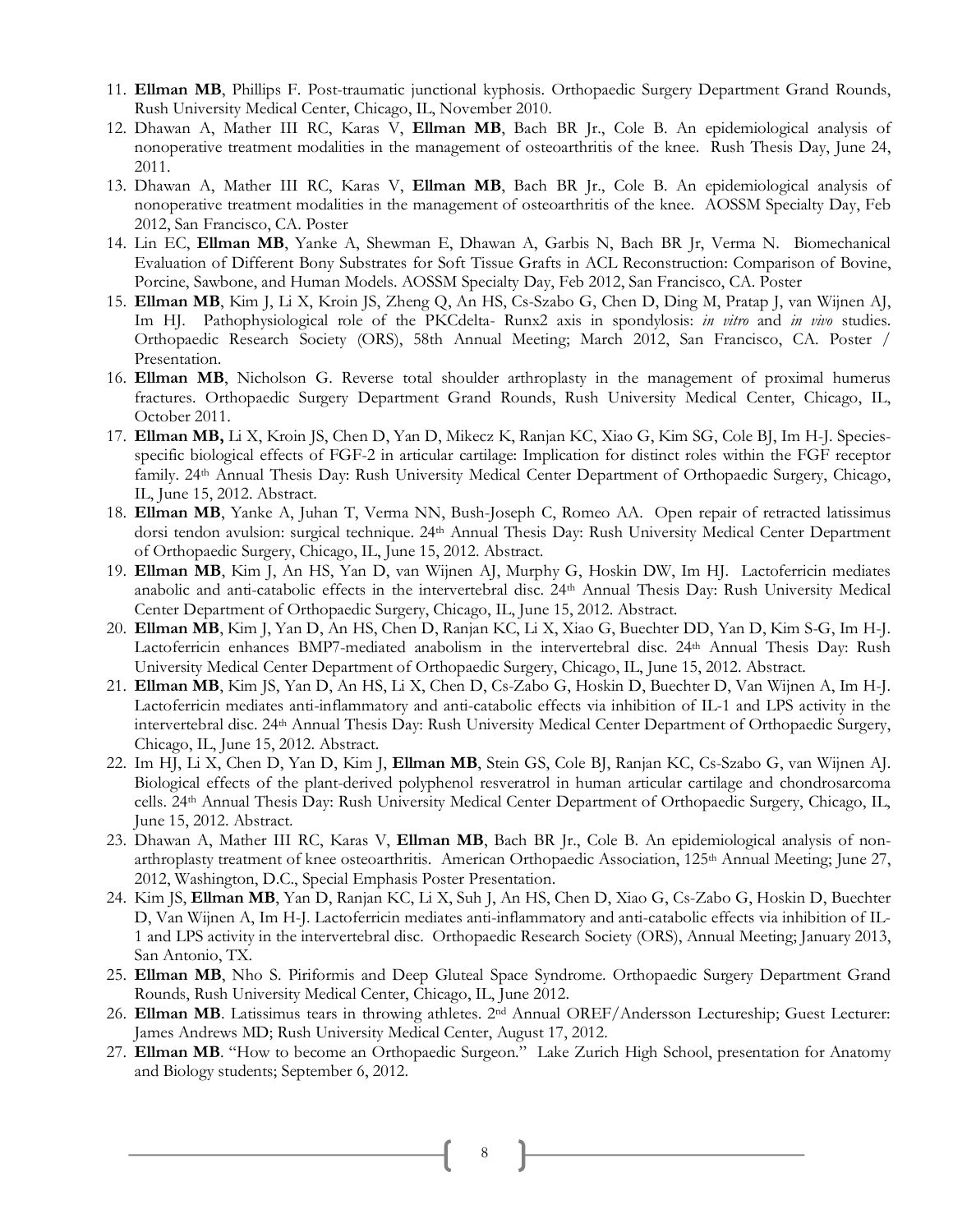- 28. Bhatia S, Saigal A, Hsu AR, **Ellman MB**, Bach BR Jr, Cole BJ, Romeo AA, Verma NN. Glenoid Diameter is an Inaccurate Method for Glenoid Bone Loss Quantification. Orthopaedics Today Annual Meeting, Jan 13-16, 2013, Big Island, HI. Presentation.
- 29. Bhatia S, Saigal A, Hsu AR, **Ellman MB**, Bach BR Jr, Cole BJ, Romeo AA, Verma NN. Glenoid Diameter is an Inaccurate Method for Glenoid Bone Loss Quantification. AANA Annual Meeting, April 25-27, 2013, San Antonio, TX. Poster.
- 30. **Ellman MB**, Cole BJ. Focal chondral defect in a thirty-year old male: Diagnosis and Treatment options. Orthopaedic Surgery Department Grand Rounds, Rush University Medical Center, Chicago, IL, May 2013.
- 31. **Ellman MB**, Ranjan KC, Li X, Voigt R, Summa K, Keshavarzian A, Turek F, Forsyth B, Im H-J. Chronic alcohol consumption increases susceptibility to osteoarthritis in an experimental mouse model. OREF/ORS Midwest Resident Research Symposium, May 17, 2013, Rush University Medical Center, Chicago, IL. Presentation.
- 32. **Ellman MB**, Ranjan KC, Li X, Yan D, Kim JS, Cole BJ, Im H-J. Biological effects of the plant-derived polyphenol resveratrol in human articular cartilage. 25<sup>th</sup> Annual Thesis Day, June 21, 2013, Rush University Medical Center, Chicago, IL. Presentation.
- 33. Forsythe B, Trella K, Tenuto F, McCormick F, **Ellman MB**, Shewman E, Verma NN, Bach Jr BR. Biomechanical evaluation of PCL reconstruction with quadriceps vs Achilles tendon bone-block allograft. 60<sup>th</sup> Annual ORS Meeting, March 12-15, 2014, New Orleans, LA. Poster.
- 34. Ranjan Kc, **Ellman MB**, Voigt R, Li X, Summa KC, Keshavarzian A, Turek FW, Forsyth CB, Chen D, Sampen H-J. Disruption of circadian rhythm in mice increases susceptibility to osteoarthritis.  $60<sup>th</sup>$  Annual ORS Meeting, March 15-18, 2014. *NIRA Finalist;* Presentation.
- 35. Erickson BJ, Harris JD, Frank RM, Fillingham YA, **Ellman MB**, Bach Jr BR, Verma NN, Cole BJ. Performance and return-to-sport after ACL reconstruction in National Hockey League players. AAOS Annual Meeting, March 11-15, 2014, New Orleans, LA. *Poster presentation.*
- 36. Surowiec RK, James E, **Ellman MB**, Gatlin C, LaPrade RF, Ho CP. CT versus MRI for measurement of the tibial tubercle-trochlear groove (TT-TG) distance. ESSKA. *Poster presentation.*
- 37. Forsythe B, Trella K, Haro M, Shin J, Tenuto F, McCormick F, **Ellman MB**, Shewman E, Verma NN, Bach Jr BR. Biomechanical evaluation of PCL reconstruction with quadriceps vs Achilles tendon bone-block allograft. AOSSM 2014.
- 38. **Ellman MB**. Biologics: The role of growth factors in osteoarthritis. The Steadman Clinic Grand Rounds, Steadman Philippon Research Institute, Vail, CO, November 18, 2013.
- 39. **Ellman MB,** Euler S, Millett PM: Evaluation and Management of Calcific Tendinitis. AAOS Conference, Las Vegas, NV, March 2014.
- 40. **Ellman MB,** Euler S, Millett PM: Management of Complex Rotator Cuff Tears. AAOS Conference, Las Vegas, NV, March 2014.
- 41. LaPrade RF, James EW, Surowiec RK, Dornan GJ, **Ellman MB**, Gatlin C, Cram TR, Ho CP. CT versus MRI for measurement of the Tibial Tubercle Trochlear Groove (TTTG) distance. ESSKA 2014.
- 42. Bhatia S, LaPrade CM, **Ellman MB**, LaPrade RF. Meniscal root tears: significance, diagnosis, and treatment. AAOS Scientific Exhibit 2015.
- 43. Trindade CA, Philippon MJ, Rasmussen MT, Turnbull TL, Hamming MG, **Ellman MB**, Harris M, LaPrade RF, Wijdicks CA. Tensile properties of the ligamentum teres. ISHA Abstract 2014, AAOS Abstract 2015. *Accepted*.
- 44. Bhatia S, **Ellman MB**, LaPrade RF. Meniscal root tears: significance, diagnosis and treatment. AAOS Scientific Exhibit 2015.
- 45. LaPrade MD, LaPrade CM, Hamming M, **Ellman MB**, Turnbull T, Rasmussen M, LaPrade RF, Wijdicks CA. Effects of intramedullary tibial nailing on attachment area and failure strength of the anterior medial meniscal root: is the safe zone really safe? ORS Abstract 2015. *Poster Presentation*.
- 46. Philippon MJ, Rasmussen MT, Turnbull TL, Tindade CAC, Hamming MG, **Ellman MB**, Harris M, LaPrade RF, Wijdicks CA. Structural properties of the native ligamentum teres. ISAKOS Abstract 2015. *E-Poster*.
- 47. LaPrade MD, LaPrade CM, Hamming M, **Ellman MB**, Turnbull T, Rasmussen M, LaPrade RF, Wijdicks CA. Effects of intramedullary tibial nailing on attachment area and failure strength of the anterior medial meniscal root: is the safe zone really safe? ISAKOS Congress Abstract 2015. *E-Poster*.
- 48. LaPrade RF, LaPrade CM, **Ellman MB**, Turnbull T, Cerminara A, Wijdicks CA. Cyclic displacement of four meniscus-suture fixation technique in allograft quality human tissue: A biomechanical evaluation. ISAKOS Congress Abstract 2015. *E-Poster*.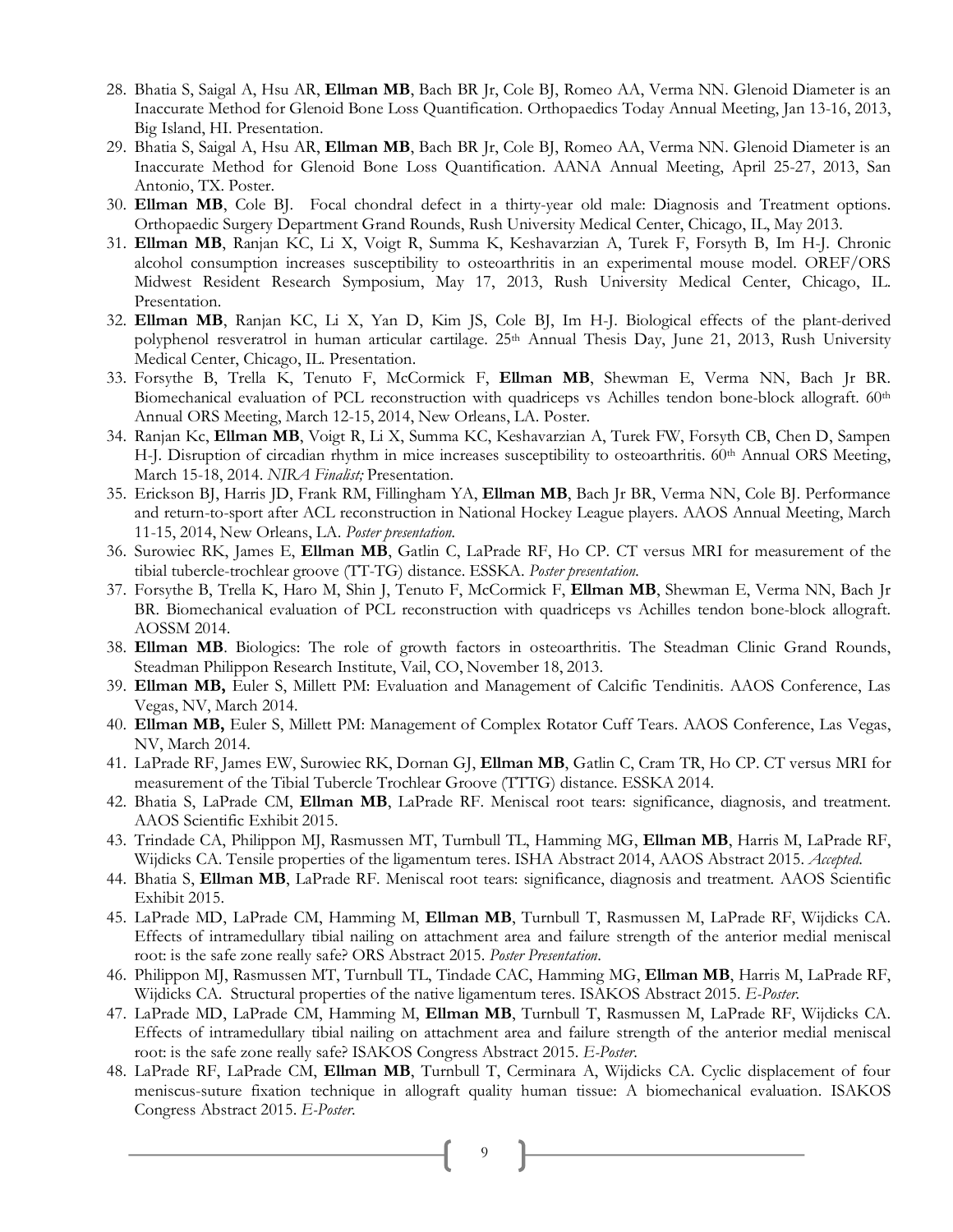- 49. Euler S, **Ellman MB**, Millett PM: Chronic rupture of the long head of the biceps tendon: Two-year results following primary and revision subpectoral biceps tenodesis. SECEC, Milano 2015: *Poster Presentation.*
- 50. **Ellman MB**. Structural properties of the meniscal roots. The Steadman Clinic Fellowship Presentation, Steadman Philippon Research Institute, Vail, CO, July 2014.
- 51. **Ellman MB**. Hip pain in the young athlete. Panorama Orthopedics Grand Rounds, Golden CO, August 2015.
- 52. **Ellman MB**. Femoroacetabular impingement: CAM and Pincer deformities in active patients. Panorama Orthopedics Grand Rounds, Golden CO, January 2016.
- 53. **Ellman MB**. Complex Shoulder AC Joint Separations. Faculty, Vail Shoulder Summit, June 2016.
- 54. **Ellman MB**. ACL Graft Choice: Location, Living, Radiated? Faculty, Chicago Sports Symposium, August 2016.
- 55. **Ellman MB**. Posterolateral corner injuries of the knee. Faculty, Chicago Sports Symposium, Chicago IL, August 2016.
- 56. **Ellman MB**. Complex meniscal repair: Root, Radial, and Revision. Faculty, Chicago Sports Symposium, Chicago IL, August 2016.
- 57. **Ellman MB**. Extra-articular hip impingement. Faculty, Chicago Sports Symposium, Chicago IL, August 2016.
- 58. **Ellman MB**. The role of the acetabular labrum: an anatomic and biomechanical perspective. Panorama Orthopedics Grand Rounds, Golden CO, Sept 2016.
- 59. **Ellman MB**. Multiligament knee injuries. Panorama Orthopedics Grand Rounds, Golden CO, Jan 2017.
- 60. **Ellman MB**. FCL/LCL Injuries of the knee. Faculty, Chicago Sports Symposium, Chicago IL. August 2017.
- 61. **Ellman MB**. Microfracture. Faculty, Chicago Sports Symposium, Chicago IL. August 2017.
- 62. **Ellman MB**. PCL Reconstruction: Technical Pearls. Faculty, Chicago Sports Symposium, Chicago IL. August 2017.
- 63. **Ellman MB**. Meniscal Root Repairs. Faculty, Chicago Sports Symposium, Chicago IL. August 2017.
- 64. **Ellman MB**, Luther C, Civitarese D, Nho S, LaPrade RF, Philippon M, Bhatia S. The hip arthroscopy learning curve: has modern fellowship training improved early practice outcomes? Poster Presentation, AANA 2018.
- 65. **Ellman MB**, Hugate R. 2018 Panorama Orthopedics Hip Preservation Symposium. FAI and Labral Tears in the Active Hip. Golden CO, January 2018.
- 66. **Ellman MB**. Arthroscopic Labral Reconstruction of the Hip: Tips and Tricks. Stryker Masters Hip Arthroscopy Course, Las Vegas NV. March 2018.
- 67. **Ellman MB**, Chahla J, Nho SJ, Bhatia S. AAOS Instructional Course Lecture: Kite Technique for Labral Reconstruction. AAOS 2019. *Submitted*.
- 68. Bhatia S, **Ellman MB**, Das V, Bhatia R, Nayak S. Effect of Multifaceted Preoperative Optimization Program and Postoperative Telehealth Monitoring on Total Joint Replacement Perioperative Care: A Prospective Cohort Analysis. AAOS 2019. *Submitted*.
- 69. **Ellman MB**. Mastering Labral Reconstruction of the Hip: Technical Pearls and Pitfalls. Stryker Masters Hip Arthroscopy Course, Las Vegas NV. June 2018.
- 70. **Ellman MB**. ACL Anteromedial Portal. Faculty, Chicago Sports Symposium, Chicago IL. Sept 2018.
- 71. **Ellman MB**. Contemporary PCL Reconstruction: How I Do It. Faculty, Chicago Sports Symposium, Chicago IL. Sept 2018.
- 72. **Ellman MB**. Hip Arthroscopy and Pincer Impingement: Evaluation and Treatment. Faculty, Chicago Sports Symposium, Chicago IL. Sept 2018
- 73. **Ellman MB**. Hip Labral Reconstruction: Fact or Fiction? Faculty, Chicago Sports Symposium, Chicago IL. Sept 2018.
- 74. **Ellman MB**. Labral Repair vs Reconstruction: Current Concepts and Techniques: Stryker Masters Hip Arthroscopy Course, Las Vegas NV. Mar 2019.
- 75. **Ellman MB**. AOSSM Complex Hip Arthroscopy Case Presentation. Stryker Sports Medicine. Presentation, AOSSM, Boston MA. July 2019.
- 76. Mills ES, **Ellman MB**, Foran J. The Utility of Obtaining Postoperative Complete Blood Count in Total Knee Arthroplasty after Total Knee Arthroplasty. Presentation, Western Orthopedic Association Aug 2019.
- 77. **Ellman MB**. My Perspective of the Labrum: Repair, Reconstruct, or Debride? Faculty, Chicago Sports Symposium, Chicago IL. Sept 2019.
- 78. **Ellman MB**. Groin Injuries in Athletes. Faculty, Chicago Sports Symposium, Chicago IL. Sept 2019.
- 79. **Ellman MB**, Hugate R. Panorama Hip Preservation Symposium: Combined Ganz osteotomy and hip arthroscopy for management of acetabular hip dysplasia. Denver CO. Oct 5, 2019.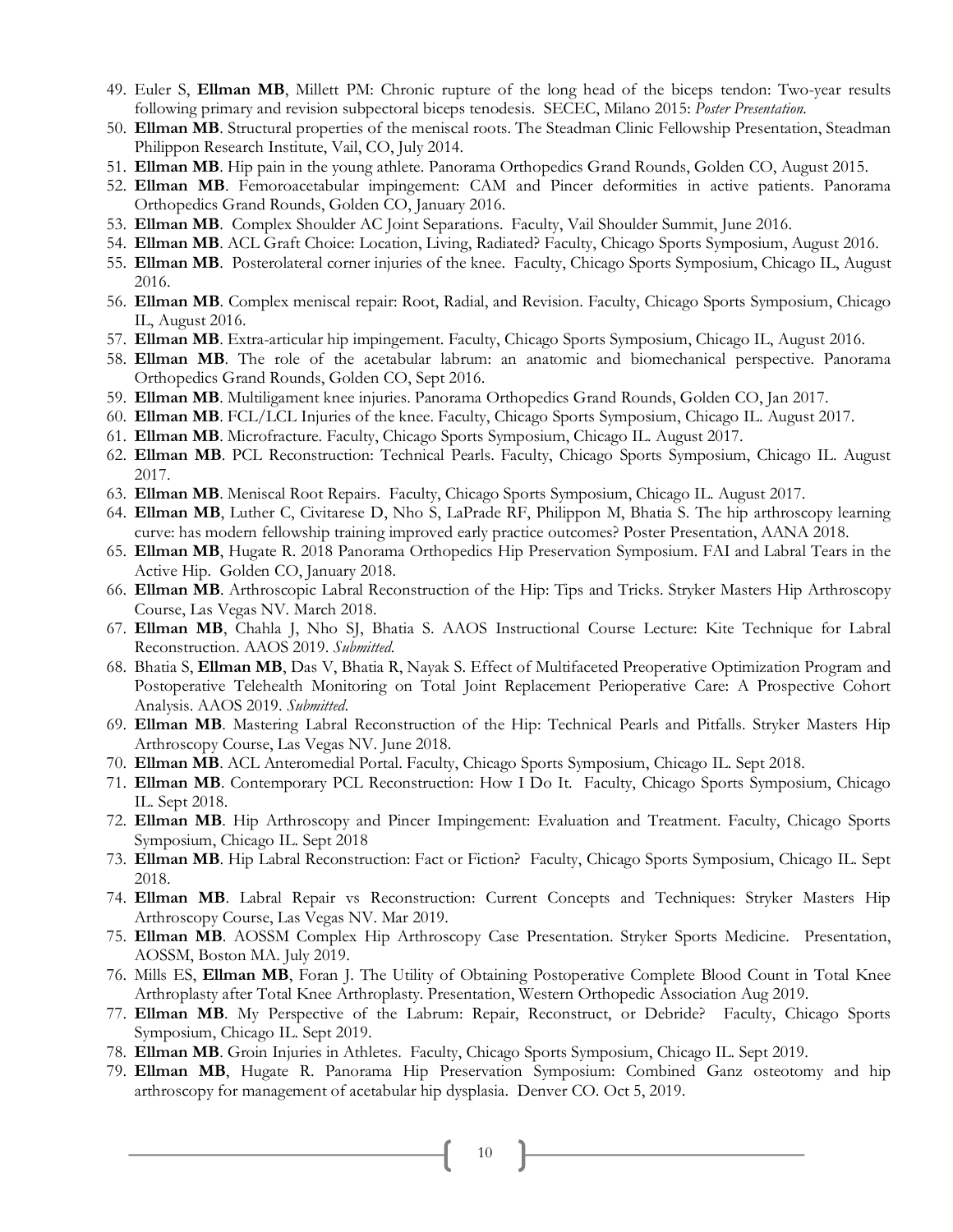- 80. Palmer MP, Das V, Pykosz J, **Ellman MB**, Bhatia S. In-office ultrasound-guided intra-articular hip injections vs radiology and operating room-based fluoroscopic-guided intra-articular hip injection: A cost minimization analysis. ISHA 2019, Madrid Spain. *E-Poster presentation*.
- 81. **Ellman MB**. Complex hip arthroscopy case presentation: Segmental labral reconstruction in setting of severe pincer-FAI. ISHA Hip Course: SPRI Philippon Fellows & Friends Meeting, Madrid, Spain. Oct 14, 2019.

### **COURSES / CONFERENCES**

| <b>International Society for Hip Arthroscopy (ISHA)</b>            | 2019          |
|--------------------------------------------------------------------|---------------|
| Madrid, Spain 2019                                                 |               |
| <b>AOSSM Annual Meeting</b>                                        | 2016, 2019    |
| Colorado Springs 2016; Boston MA 2019                              |               |
| Masters Hip Arthroscopy Courses - Stryker Sports Medicine, Faculty | 2017-2019     |
| Las Vegas NV; Miami FL; Denver CO                                  |               |
| <b>AAOS</b> Annual Meeting                                         | $2013 - 2019$ |
| Chicago 2013, New Orleans 2014, Las Vegas 2015, San Diego 2017     |               |
| Chicago Sports Symposium: World Series of Live Surgery, Faculty    | 2016-2019     |
| Chicago, IL<br>$\bullet$                                           |               |
| Steadman-Philippon Masters Hip Arthroscopy Course, Faculty         | 2018          |
| Vail, CO<br>$\bullet$                                              |               |
| AANA APEx Comprehensive Hip Arthroscopy, Faculty                   | 2017          |
| Chicago, IL<br>٠                                                   |               |
| <b>AANA Annual Meeting</b>                                         | 2017          |
| Denver, CO                                                         |               |
| <b>Masters Hip Arthroscopy Course</b>                              | $2014 - 2017$ |
| Vail, CO<br>$\bullet$                                              |               |
| Vail International Complex Knee Symposium                          | 2014, 2015    |
| Vail, CO                                                           |               |
| Visiting Surgeon Day for Hip Arthroscopy, Christopher Larson MD    | 2014          |
| Edina, MN<br>$\bullet$                                             |               |
| AAOS Hip Preservation in the Adolescent and Young Adult            | 2012          |
| Rosemont, IL                                                       |               |
| AAOS Knee Injuries in Athletes: Getting Patients Back in the Game  | 2012          |
| Rosemont, IL                                                       |               |
| Masters Shoulder Course - Arthroscopy Association of North America | 2012          |
| Rosemont, IL                                                       |               |
| Advanced Trauma Nailing & Percutaneous/MIPO Techniques             | 2012          |
| Fort Lauderdale, FL<br>٠                                           |               |

### **ADMINISTRATIVE SERVICE**

| Director – Panorama Orthopedics Hip Preservation Center                                                    | $2015$ -present |
|------------------------------------------------------------------------------------------------------------|-----------------|
| Panorama Orthopedics & Spine Center, Denver CO<br>$\bullet$<br>OrthoColorado Hospital – Board of Directors | $2016$ -present |
| Panorama Orthopedics & Spine Center, Denver CO<br>$\bullet$<br>Co-Director - Research Advisory Committee   | $2017$ -present |
| Panorama Orthopedics & Spine Center, Denver CO<br>Resident Selection Interview Committee, Chicago IL       | 2013            |